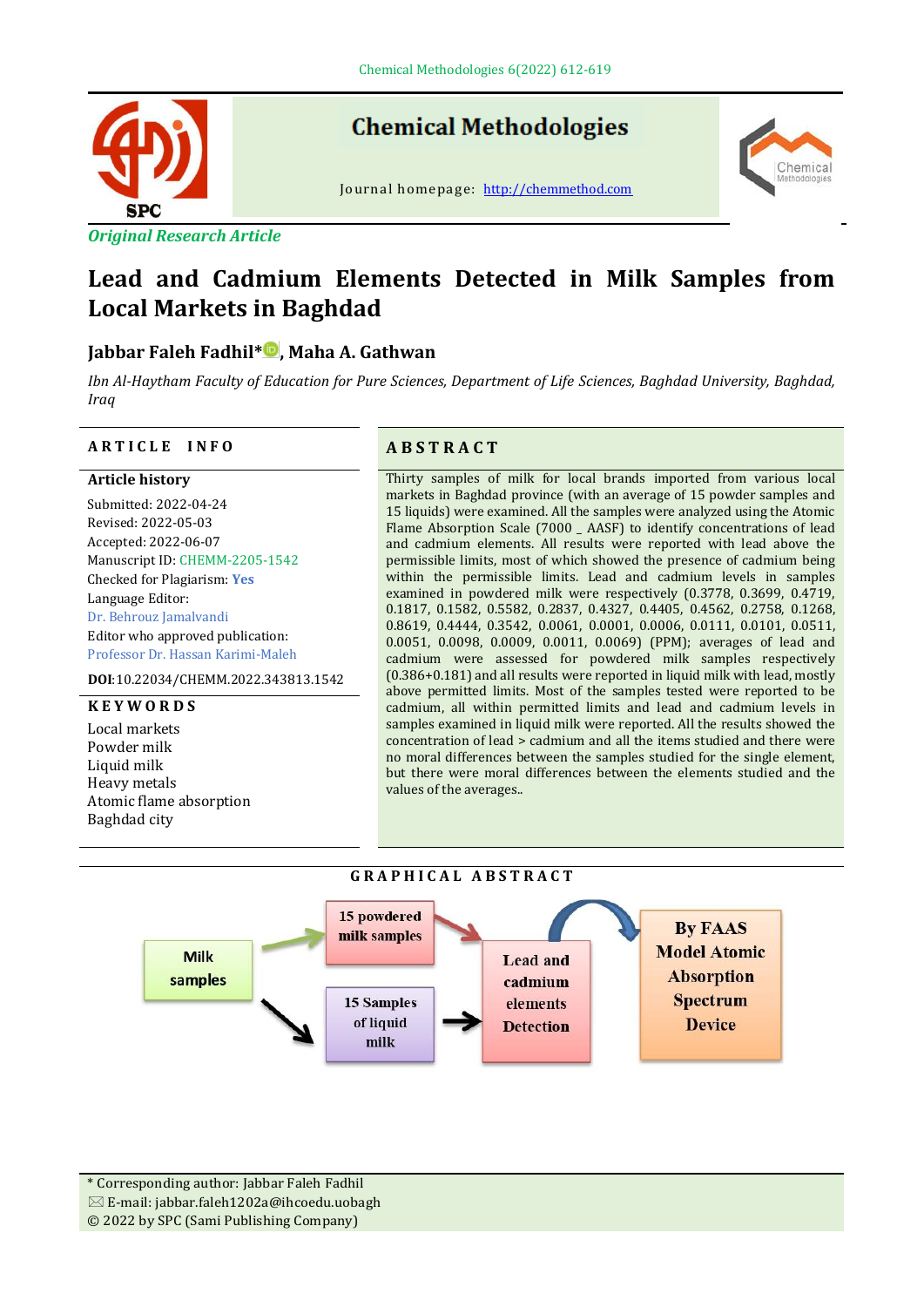# **Introduction**

Milk and its derivatives are one of the main components of the human diet due to its contribution to protein and minerals [\[1\]](#page-1-0). Milk and its derivatives are cheap and easily accessible [\[2\]](#page-5-0). Milk mainly contains important nutrients, proteins, vitamins, carbohydrates, fats and minerals [\[3\]](#page-5-1). The serious health problem in general occurs when milk is contaminated with heavy metals among other contaminated compounds as a result of the various disturbances it causes to consumers, especially children [\[4\]](#page-5-2). Chemical pollutants in milk are mainly sourced from the environment as well as technological treatments or unhealthy packaging stages [\[5\]](#page-5-3). One of the causes of food pollution is the environment; heavy metals are absorbed from various pollutants to the bodies of different organisms across the food chain [\[6\]](#page-6-0). Preservatives also play a prominent role in canning and packaging food [\[7\]](#page-6-1). The presence of heavy metals in food, provided by milk, is a negative indicator of environmental pollution in milk production areas [\[8\]](#page-6-2). Heavy metals are among the many pollutants that pose a serious threat to human health. Some are classified as toxic and non-essential, such as cadmium and lead [\[9\]](#page-6-3). These are priority pollutants of first, second, seventh and seventeenth degree food  $[10]$ . It is dangerous, even if it is found with a low-key concentration [\[11\]](#page-6-5). Due to its cumulative rate, lead is a factor harmful to fertility and the fetus and causes organ damage through prolonged or repeated exposure. It may cause cancer and damage to breast-feeding children [\[12\]](#page-6-6). Prolonged exposure to lead leads to memory deterioration and reduced comprehension, especially when exposed to extra-permissible doses of reference doses [\[10\]](#page-6-4). Younger age groups are more sensitive than adults to food pollutants due to their high cumulative rate of absorption by the digestive system, incomplete brain barrier and high food consumption for body mass [\[13\]](#page-6-7). Cadmium has long-term effects, having the ability to cause cancer, damage organs, damage to fertility or the fetus and suspected genetic defects [\[14\]](#page-6-8).

Exposure to cadmium is associated with the effect of carcinogenic tissue and organs such as breast, stomach, intestines, prostate, testicles, lungs and esophagus [\[15\]](#page-6-9).

#### <span id="page-1-0"></span>**Materials and Methods**

#### *Sampling*

Samples were collected from March to April 2021 from different parts of Baghdad, among which are the commercial markets represented by Shorja, Jamila Industrial, shops, malls, school shops and other areas, fact. 30 samples of homemade and imported milk and two varieties, including 15 powdered milk samples, 15 Samples of liquid milk were among the most consumed species on the market [\(Table 3](#page-2-0) and [4\)](#page-3-0). All samples examined were analyzed using the Atomic Flame Absorption Scale (7000-AASF) to identify concentrations of lead and cadmium elements.

#### *Preparing samples*

Samples were taken from each product and preserved in 10 mL sterile polyethylene tubes to avoid contamination for liquid samples. The powder samples were placed in polyethylene bags measuring 10×10 cm and were sterile to avoid contamination, and the samples were recorded sequentially. They were kept in proper cooling and taken to the examination centre as soon as possible

#### *Quality assurance*

The equipment was washed to avoid contamination with the element being analyzed. The pots and glass utensils were thoroughly cleaned with water distilled with ionic water, soaked in hot  $HNO<sub>3</sub>$  diluted nitric acid at a concentration of 10% for 24 hours, rinsed several times with ionized water and dried to ensure that they were free of minerals [\[16\]](#page-6-10).

#### *Incineration and digestion*

#### *Solid samples*

Five grams of each powder sample was weighed with an air-insulated sensitive balance and placed in an eyelid inside the 50 mL incineration oven for 5 hours. Each sample was then digested by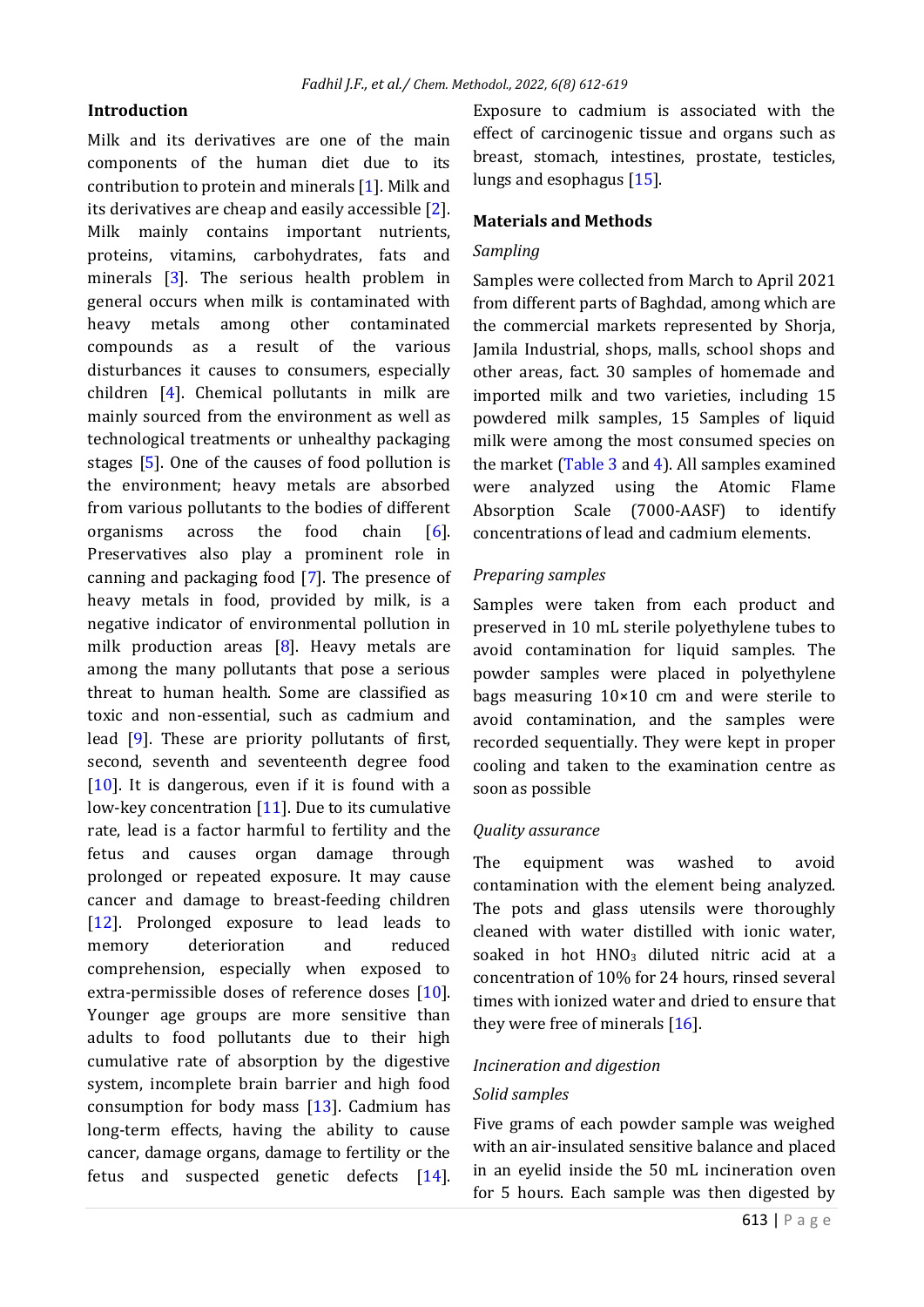adding a combination of HCl at a concentration of 10 mL and water, removed by 1:1 and continuous stirring and then placed over hot plat until the solvent evaporates and then we nominated each sample with Millipore filter paper 0.45. Then, it was cooled and placed with a 50mL volume bottle. We complemented the size with a mixture of HCl hydrochloric acid and distilled water of 1:9 to the mark [\[17\]](#page-6-11).

## *Liquid samples*

5 mL of each liquid sample was measured and a combination of HNO<sub>3</sub> concentrated nitric acid and hydrogen peroxide (H2O2) hydrogen peroxide acid was added and then placed on hot plat accompanied by continuous stirring until digestion was complete and the solvent would evaporate, then the sample was cooled and filtered with filtration paper and then placed in a 50 mL volume bottle and complemented by distilled water [\[17\]](#page-6-11).

## *Sample examination*

All samples were examined in the Atomic Absorption Laboratory at the Market research center and consumer protection /Baghdad University/Al-Jadriya complex and were examined by the FAAS Model Atomic Absorption Spectrum Device (7000-AASF) from Shimadzu of Japan as prescribed [\(Table 2\)](#page-2-1) [\[18\]](#page-6-12).

# *Statistical analysis*

Averages and standard deviation of the data obtained were calculated. One-way variance analysis (LSD/ANOVA) was employed to identify moral differences at probability level (0.05=P).

| <b>rapic 1.</b> Samples of powder and hydra |                                                                                                                                              |  |  |  |
|---------------------------------------------|----------------------------------------------------------------------------------------------------------------------------------------------|--|--|--|
| <b>Product</b>                              | Genre                                                                                                                                        |  |  |  |
| Powder                                      | Dialak, Sama Milk, Shirin, Reno, Encore, Mahmoud, Shirleyt, Janat Milk, Milak, Dano, Bock, Nido,<br>Shepherd, Fresh, Splendour of the South. |  |  |  |
| Liquid                                      | Damran, Meehan, Pinar, icim, Soya, Classico, KDD, Mori, Nada, Al marai, Revel, Coco, Rafidain,<br>Boffin, Erbil.                             |  |  |  |

| Table 1: Samples of powder and liquid |
|---------------------------------------|
|---------------------------------------|

<span id="page-2-1"></span>

| <b>Table 2:</b> Examination specifications |                 |                 |           |            |  |
|--------------------------------------------|-----------------|-----------------|-----------|------------|--|
| Item                                       | <b>Gas used</b> | Slit width      | Amperia   | Wavelength |  |
| Lead                                       | Acetylene       | 10 cm           | $0.40$ MA | 228.8 nm   |  |
| Cadmium                                    | Acetylene       | $10 \text{ cm}$ | $0.40$ MA | 283.3 nm   |  |

<span id="page-2-0"></span>

| <b>Product name</b>         | <b>Mobilization</b>     | <b>Origin</b>      | Cadmium | Lead   |  |
|-----------------------------|-------------------------|--------------------|---------|--------|--|
| Dialac                      | New Zealand<br>Viet Nam |                    | 0.0009  | 0.3778 |  |
| Sama Milk                   | New Zealand             | New Zealand        | 0.0001  | 0.3699 |  |
| Shirin                      | Uae                     | New Zealand        | 0.0061  | 0.4719 |  |
| Reno                        | New Zealand             | New Zealand        | NS      | 0.1817 |  |
| Encore                      | Saudi Arabia            | New Zealand        | 0.0001  | 0.1582 |  |
| Mahmoud                     | UAE/Dubai               | Turkey             | 0.0006  | 0.5582 |  |
| Shirleyt                    | India                   | India              | 0.0111  | 0.2837 |  |
| Millak                      | Ireland                 | Ireland            | 0.0101  | 0.4327 |  |
| Janat Milk                  | Ireland                 | Ireland            | 0.0511  | 0.4405 |  |
| Dano                        | Denmark                 | Denmark            | 0.0051  | 0.4562 |  |
| Bock                        | Denmark                 | Denmark            | 0.0009  | 0.2758 |  |
| Nedo                        | Uae                     | Uae                | 0.0098  | 0.1268 |  |
| Shepherd                    | UAE/Um Al, Qayoun       | UAE /Um Al, Qayoun | 0.0009  | 0.6819 |  |
| Fresh                       | Oman                    | <b>Oman</b>        | 0.0011  | 0.4444 |  |
| The South is amazing        | Jordan                  | Jordan             | 0.0069  | 0.3542 |  |
|                             | 0.1058                  | 57.939             |         |        |  |
| $MC.$ $H_{\alpha}$ datasted |                         |                    |         |        |  |

*NS: Undetected*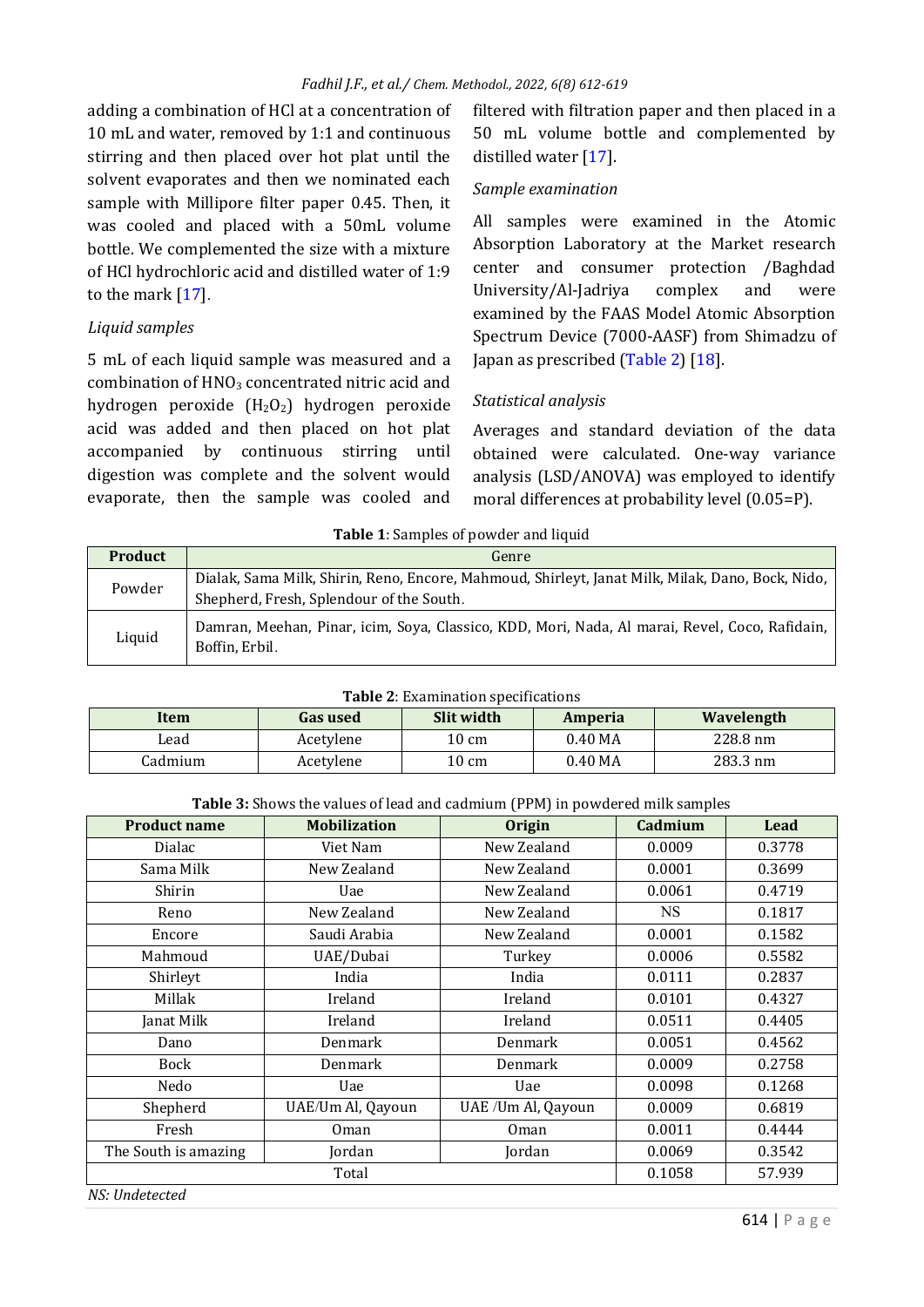*Fadhil J.F., et al./ Chem. Methodol., 2022, 6(8) 612-619* **Table 4:** Lead and cadmium values (PPM) in liquid milk samples

<span id="page-3-0"></span>

| <b>Product name</b> | <b>Mobilization</b> | <b>Origin</b> | Cadmium | Lead      |
|---------------------|---------------------|---------------|---------|-----------|
| Damraran            | Iran                | Iran          | 0.4719  | 0.0008    |
| Meehan              | Iran                | Iran          | 0.1739  | 0.0001    |
| Pinar               | Turkey              | Turkey        | 0.3464  | 0.0009    |
| icim                | Turkey              | Turkey        | 0.4797  | <b>NS</b> |
| Soya                | Viet Nam            | Viet Nam      | 0.1739  | 0.0115    |
| Classico            | Germany             | Germany       | 0.1895  | 0.0001    |
| KDD                 | Kuwait              | Kuwait        | 0.2837  | 0.0008    |
| Mori                | Syria               | Syria         | 0.2523  | 0.0008    |
| Nada                | Saudi Arabia        | Saudi Arabia  | 0.1739  | 0.0009    |
| AL Marai            | Saudi Arabia        | Saudi Arabia  | 0.3533  | NS.       |
| Rival               | Iraq                | Iraq          | 0.2815  | 0.0011    |
| Coco                | Iraq                | Iraq          | 0.3386  | 0.0011    |
| Al Rafidain         | Iraq                | Iraq          | 0.4228  | 0.0013    |
| <b>Boffin</b>       | Iraq                | Iraq          | 0.3455  | NS        |
| Erbil               | Iraq                | Iraq          | 0.4033  | 0.0009    |
|                     | Total               | 0.0205        | 4.6902  |           |

NS: Undetected

<span id="page-3-1"></span>

| Category<br>milk | Item    | $SD + Mean$<br>Range                  | P. Value | <b>Highest</b><br>concentration<br>fewer<br>concentration | <b>Samples</b><br>more than<br>allowed | Number of<br>samples<br>studied |
|------------------|---------|---------------------------------------|----------|-----------------------------------------------------------|----------------------------------------|---------------------------------|
| powder           | Lead    | $0.386 + 0.181$                       | 0.938    | 0.8619                                                    | 15                                     | 15                              |
|                  |         | $0.127 - 0.862$                       |          | 0.1268                                                    | %100                                   |                                 |
|                  | Cadmium | $0.007 + 0.013$                       | 0.623    | 0.0511                                                    |                                        | 15                              |
|                  |         | $0.0 - 0.0511$                        |          | <b>NS</b>                                                 | %6.6                                   |                                 |
| Liquid           | Lead    | $0.0013 +$<br>0.0028<br>$0.0 - 0.011$ | 0.999    | 0.4797<br>0.1739                                          | 15<br>%100                             | 15                              |
|                  | Cadmium | $0.312 + 0.105$                       | 0.249    | 0.0115                                                    | $\theta$                               | 15                              |
|                  |         | $0.174 - 0.479$                       |          | NS.                                                       | %0                                     |                                 |

# **Results and Discussion**

Heavy metal levels from lead, cadmium for milk samples of three powder, liquid and condenser varieties were reported in most samples in our current study.

As can be seen i[n Table 3,](#page-2-0) the results showed lead levels found in powder milk by 0.8619-0.1268, average concentrations by 0.38818, standard deviation by 0.1652 ppm higher and less concentrated, respectively, and ratios were higher than lead 0.02 ppm by the European Chemical Agency and the Agency for the Registration of toxic substances and diseases [\[10,](#page-6-4) [12\]](#page-6-6).

In Iraq, a study of eleven samples of powdered milk from local markets was 2.6-0.2 ppm higher and less valuable respectively and with an average concentration of +0.73-0.12 ppm higher than those of our current study [\[19\]](#page-6-13) and lower than for a study in Turkey with the value of lead ranged from 0.061-0.015 ppm. In Egypt the average samples ranged from 0.054-0.27 ppm [\[20\]](#page-7-0) was higher than those in our current study, and there was convergence in the results for most of the 0546 samples when we reached a mechanism in this study with a study conducted in Egypt where lead concentrations ranged from 0.4086-0. ppm higher and lower value, respectively [\[21\]](#page-7-1).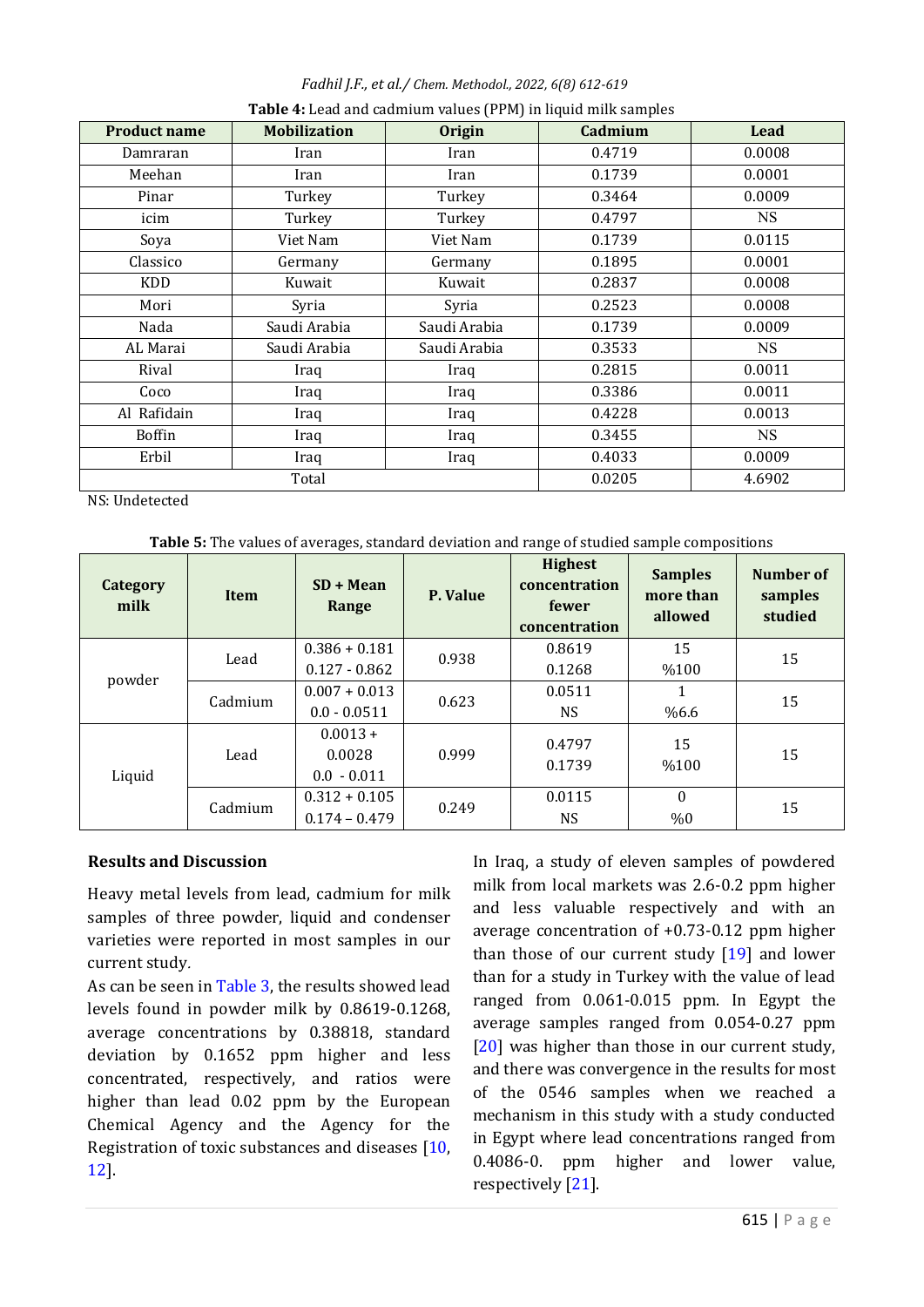Cadmium concentrations, as presented i[n Table 3,](#page-2-0)  were 0.0009-0 (ppm) higher and less concentrated respectively, average concentration by 0.0004 and standard deviation by 0.0004 within the allowable limits of 0.05 (ppm) [\[10,](#page-6-4) [14\]](#page-6-8). Cadmium concentrations in our current study in most samples were lower than the results of a study in Iraq for cadmium concentrations in powdered milk from Iraqi markets [\[22\]](#page-7-2), where cadmium concentrations ranged from 0.3-0.027 and an average of 0.14-0.01 ppm higher and lowest concentration, respectively. In the Pakistani city of Bayashor, a study reported cadmium concentrations averaged 0.0170 ppm and converged with the average of some sample concentrations for our study [\[23\]](#page-7-3).

In some samples from our current study, the convergence of a study in Egypt ranged from cadmium concentrations to 0.104-0.008 ppm higher and lower values, respectively [\[21\]](#page-7-1). In all results in our current study, we noted moral differences between lead and cadmium, and there are no moral differences between all samples of the same item and the difference in the origins; one of the worrying sources of human health is heavy metal pollution [\[24\]](#page-7-4). Cadmium is either inhaled or swallowed from contaminated food, medicines or supplements that act as a source of barely lumium contamination [\[21\]](#page-7-1). All sample results for lead were 100% more than that allowed and unlike cadmium in our current study.

As displayed in [Table 4,](#page-3-0) lead levels ranged from liquid milk concentrations to 0.4797-0.1739 ppm higher, less concentration respectively, average concentration of 0.2829 and standard deviation of 0.1157, higher than permitted limits [\[10,](#page-6-4) [12\]](#page-6-6). The results of our study in most samples were higher and more closely approached in terms of origin than the study of tanning in Iraq on canned and encapsulated liquid milk and lead-based 0.595-0.084 ppm higher and lower values, respectively [\[25\]](#page-7-5), and higher than the results of a study on milk in Iran [\[19,](#page-6-13) [26\]](#page-7-6). Lead affects all age groups, especially economically disadvantaged children or those suffering from malnutrition and in the worst cases it can cause death, but if they survive, they have a behavioral disorder called

Becca, which is the craving for non-food items, because their bodies absorb more lead due to the absence of other nutrients [\[27\]](#page-7-7).

According to [Table 4,](#page-3-0) liquid milk varied in cadmium concentrations by 0.0011-0 ppmp higher and lower values, respectively, average concentration by 0.0004 and standard deviation of 0.00044, which is within the permissible limits, and less than what was reported in Pakistan on liquid milk with an average concentration of 0.0325 ppm [\[23\]](#page-7-3). In another study in Iraq, the highest was 0.72-0.055 ppm, higher and lower, respectively [\[22\]](#page-7-2). Heavy metals are toxic when food is contaminated as a result of their ability to deposit proteins in the human body, inhibiting the enzymes responsible for breathing and affecting the nervous system  $[28]$ . The results of all samples showed lead 100% more than what allowed, unlike cadmium in our current study. Although the ratios in cadmium concentrations are low, it is a toxic ingredient; heavy metals are transmitted through equipment, equipment, synthesizers and tools used in food processing [\[29\]](#page-7-9), or by preservatives in food preservation [\[7\]](#page-6-1). The results in our study are clear evidence of the presence and contamination of heavy metals in spent milk.

[Table 5](#page-3-1) shows the concentration of average powdered milk varieties>s liquid as well as deviations and tides, but there are no moral differences between the same element between these varieties, which is due to the evaporation and treatment processes in which milk goes through where the concentration of elements increases, as confirmed by the study [\[23,](#page-7-3) [25\]](#page-7-5).

Lead > Cadmium in all the items studied was found to be due to the scarcity of cadmium concentration by nature, but despite its low proportion found with other compounds, it was a highly toxic element that causes effects through prolonged or repeated exposure [\[14\]](#page-6-8). There have been studies that have shown that trakizasals and cadmium have anthropogenic sources in addition to other sources [\[29\]](#page-7-9). Other factors that help spread such pollutants are product defects, whether imported or local, or the phenomenon of marketing deception, and the demand for the purchase of the imported product and virtue on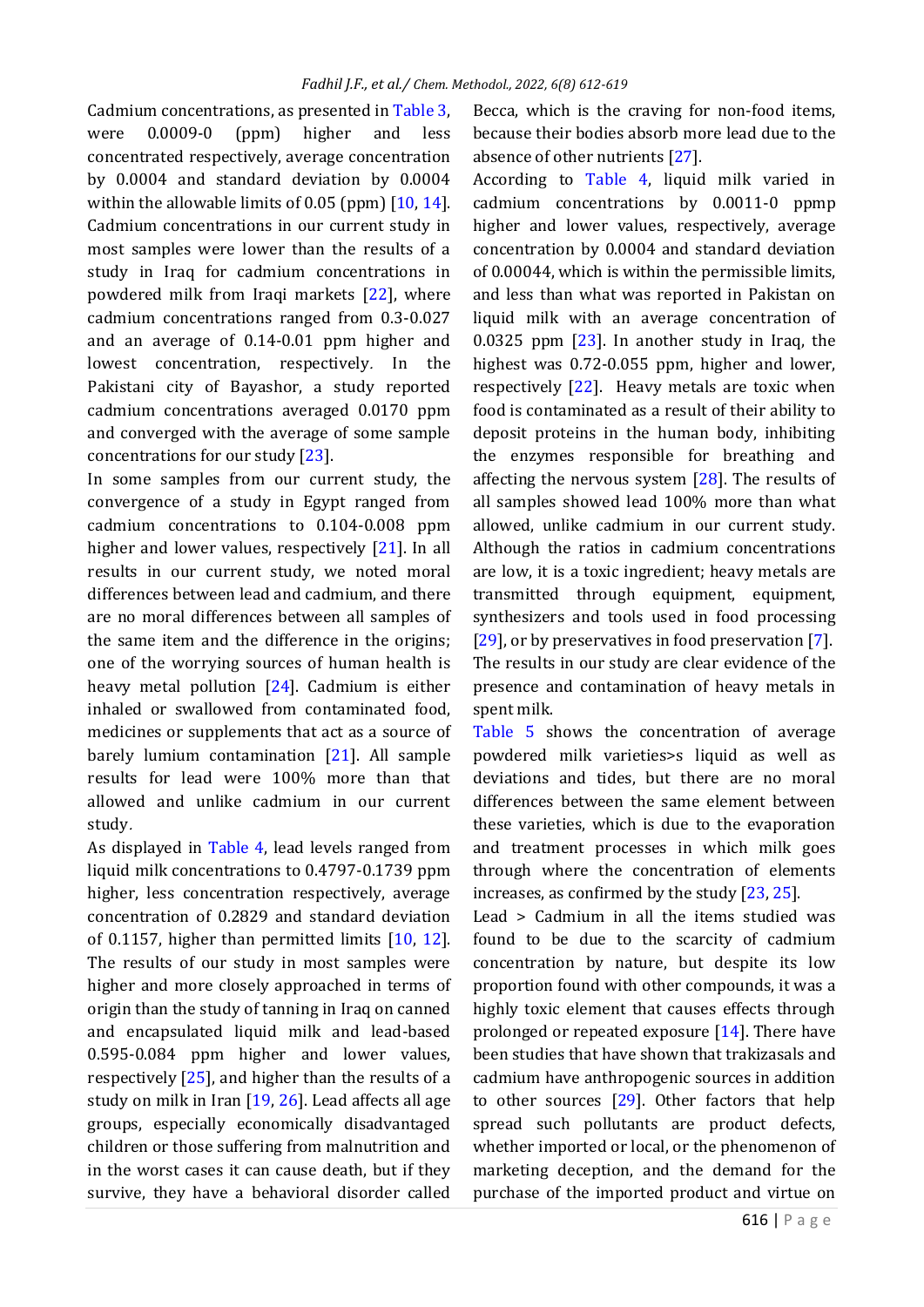the local product; this is the desire of the Iraqi consumers [\[30\]](#page-7-10). There are many other sources mentioned that can spread these pollutants and despite the health measures, contamination of these minerals must occur.

#### **Conclusion**

We investigated lead and cadmium elements in local milk imported in local markets and compared it with global and local determinants, since they cause health problems for different age groups, especially fragile age groups, and more especially children.

#### **Recommendations**

1. Raising awareness in various health institutions about the existence and danger of these pollutants in food, especially milk and products and all the inputs that participate in the manufacture of food.

2. Activating the role of the competent authorities by taking the necessary and firm measures about the existing pollutants in such important products from entering imported food or entering the raw materials to make these foods and emphasizing the selection of the imported product conforming to the appropriate specifications.

3. Monitoring factories regularly for the production of food, milk and milk products and local milk production places.

4. Spreading health awareness of consumers on these pollutants in all media and publishing publications in this regard even in educational institutions.

# **Acknowledgments**

The author extends their real appreciation to the reviewers for their insightful comments and technical suggestion to enhance quality of the article and the author express thanks for / Ibn al-Haytham Faculty of Education for Pure Sciences/Department of Life Sciences, University of Baghdad for their scientific support.

## **Funding**

This research did not receive any specific grant from fundig agencies in the public, commercial, or not-for-profit sectors.

# **Authors' contributions**

All authors contributed toward data analysis, drafting and revising the paper and agreed to responsible for all the aspects of this work.

## **Conflict of Interest**

We have no conflicts of interest to disclose**.**

# **ORCID:**

*Jabbar Faleh Fadhil <https://www.orcid.org/0000-0001-7914-4688>*

#### **References**

[1]. Pšenková M., Toman R., Tančin V., Concentrations of toxic metals and essential elements in raw cow milk from areas with potentially undisturbed and highly disturbed environment in Slovakia, *Environmental science and pollution research*, 2020, **27**:26763 [\[Crossref\]](https://doi.org/10.1007/s11356-020-09093-5), [\[Google Scholar\]](https://scholar.google.com/scholar?hl=de&as_sdt=0%2C5&q=Concentrations+of+toxic+metals+and+essential+elements+in+raw+cow+milk+from+areas+with+potentially+undisturbed+and+highly+disturbed+environment+in+Slovakia&btnG=), [\[Publisher\]](https://link.springer.com/article/10.1007/s11356-020-09093-5)

<span id="page-5-0"></span>[2]. Younus M., Abbas T., Zafar M., Raza S., Khan A., Saleem, A.H., Idrees M.A., Nisa Q.U., Akhtar R., Saleem G., Assessment of heavy metal contamination in raw milk for human consumption, *South African Journal of Animal Science*, 2016, **46**:166 [\[Crossref\]](https://doi.org/10.4314/sajas.v46i2.7), [\[Google](https://scholar.google.com/scholar?hl=de&as_sdt=0%2C5&q=Assessment+of+heavy+metal+contamination+in+raw+milk+for+human+consumption&btnG=)  [Scholar\]](https://scholar.google.com/scholar?hl=de&as_sdt=0%2C5&q=Assessment+of+heavy+metal+contamination+in+raw+milk+for+human+consumption&btnG=), [\[Publisher\]](https://www.ajol.info/index.php/sajas/article/view/137702)

<span id="page-5-1"></span>[3]. Perez-Carrera A.L., Arellano F.E., Fernandez-Cirelli A., Concentration of trace elements in raw milk from cows in the southeast of Córdoba province, Argentina, *Dairy Science & Technology*, 2016, **96**:591 [\[Crossref\]](https://doi.org/10.1007/s13594-016-0290-5), [\[Google Scholar\]](https://scholar.google.com/scholar?hl=de&as_sdt=0%2C5&q=Concentration+of+trace+elements+in+raw+milk+from+cows+in+the+southeast+of+C%C3%B3rdoba+province%2C+Argentina&btnG=), [\[Publisher\]](https://link.springer.com/article/10.1007/s13594-016-0290-5)

<span id="page-5-2"></span>[4]. Ngo H.T.T., Watchalayann P., Nguyen D.B., Doan H.N., Liang L., Environmental health risk assessment of heavy metal exposure among children living in an informal e-waste processing village in Viet Nam, *Science of The Total Environment*, 2021, **763**:142982. [\[Crossref\]](https://doi.org/10.1016/j.scitotenv.2020.142982), [\[Google Scholar\]](https://scholar.google.com/scholar?hl=de&as_sdt=0%2C5&q=Environmental+health+risk+assessment+of+heavy+metal+exposure+among+children+living+in+an+informal+e-waste+processing+village+in+Viet+Nam&btnG=), [\[Publisher\]](https://www.sciencedirect.com/science/article/abs/pii/S0048969720365128?via%3Dihub)

<span id="page-5-3"></span>[5]. Buculei A., Amariei S., Oroian M., Gutt G., Gaceu L., Birca A., Metals migration between product and metallic package in canned meat,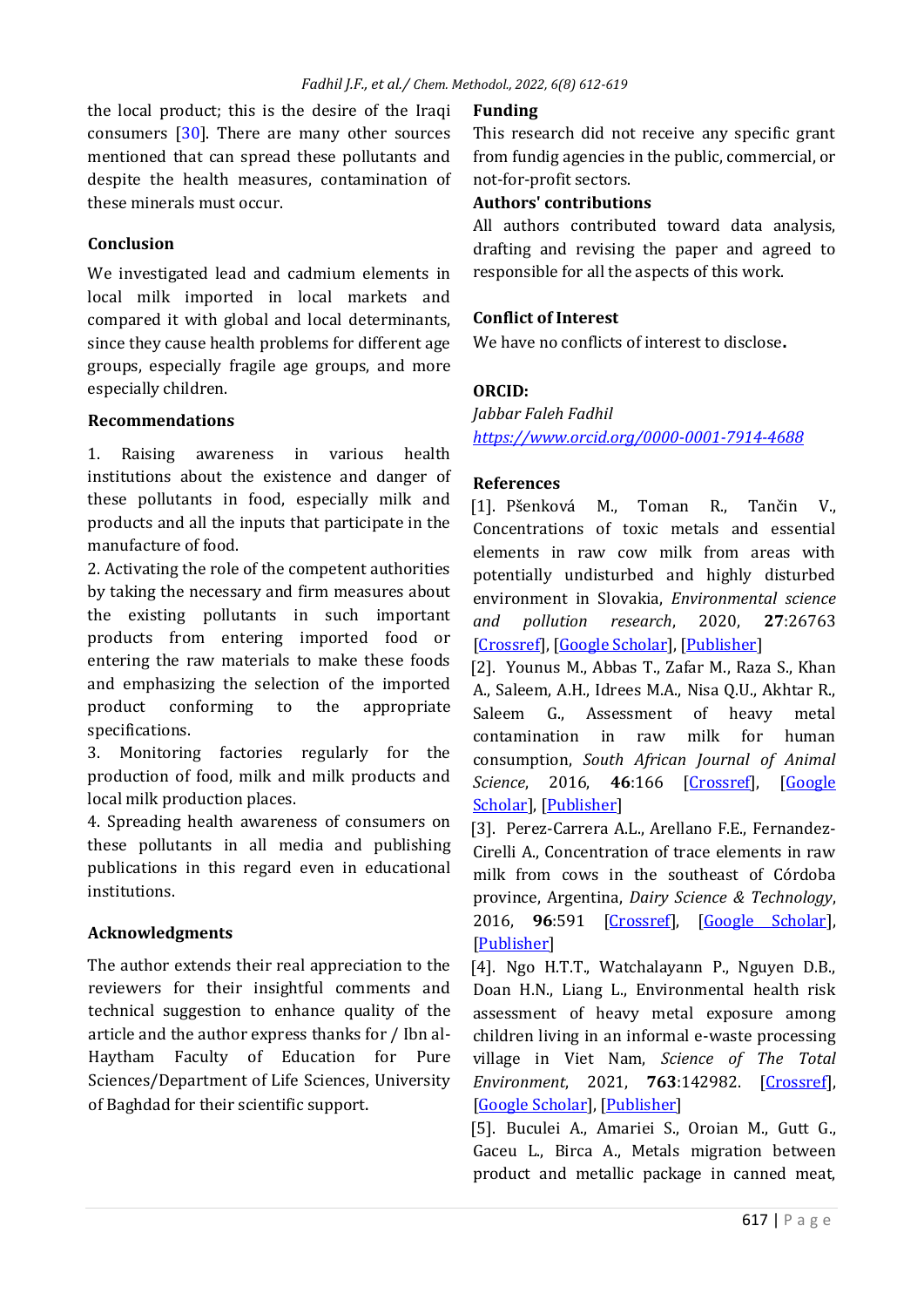*LWT-Food Science and Technology*, 2014, **58**:364 [\[Crossref\]](https://doi.org/10.1016/j.lwt.2013.06.003), [\[Google Scholar\]](https://scholar.google.com/scholar?hl=de&as_sdt=0%2C5&q=Metals+migration+between+product+and+metallic+package+in+canned+meat&btnG=), [\[Publisher\]](https://www.sciencedirect.com/science/article/pii/S0023643813002090?via%3Dihub)

<span id="page-6-0"></span>[6]. Kowalska G., Pankiewicz U., Kowalski R., Determination of the level of selected elements in canned meat and fish and risk assessment for consumer health, *Journal of Analytical Methods in Chemistry*, 2020, **2020**:2148794 [\[Crossref\]](https://doi.org/10.1155/2020/2148794), [\[Google Scholar\]](https://scholar.google.com/scholar?hl=de&as_sdt=0%2C5&q=Determination+of+the+Level+of+Selected+Elements+in+Canned+Meat+and+Fish+and+Risk+Assessment+for+Consumer+Health&btnG=), [\[Publisher\]](https://www.hindawi.com/journals/jamc/2020/2148794/)

<span id="page-6-1"></span>[7]. Manabe T., Kambayashi D., Akatsu H., Kudo K., Favipiravir for the treatment of patients with COVID-19: a systematic review and meta-analysis. *BMC Infectious Diseases*, 2021, **21**:1 [\[Crossref\]](https://doi.org/10.1186/s12879-021-06164-x), [\[Google](https://scholar.google.com/scholar?hl=en&as_sdt=0%2C5&q=Favipiravir+for+the+treatment+of+patients+with+COVID-19%3A+a+systematic+review+and+meta-analysis&btnG=)  [Scholar\]](https://scholar.google.com/scholar?hl=en&as_sdt=0%2C5&q=Favipiravir+for+the+treatment+of+patients+with+COVID-19%3A+a+systematic+review+and+meta-analysis&btnG=), [\[Publisher\]](https://bmcinfectdis.biomedcentral.com/articles/10.1186/s12879-021-06164-x)

<span id="page-6-2"></span>[8]. Kwon J.C., Nejad Z.D., Jung, M.C., Arsenic and heavy metals in paddy soil and polished rice contaminated by mining activities in Korea, *Catena*, 2018, **148**:92 [\[Crossref\]](https://doi.org/10.1016/j.catena.2016.01.005), [\[Google](https://scholar.google.com/scholar?hl=de&as_sdt=0%2C5&q=Arsenic+and+heavy+metals+in+paddy+soil+and+polished+rice+contaminated+by+mining+activities+in+Korea&btnG=)  [Scholar\]](https://scholar.google.com/scholar?hl=de&as_sdt=0%2C5&q=Arsenic+and+heavy+metals+in+paddy+soil+and+polished+rice+contaminated+by+mining+activities+in+Korea&btnG=), [\[Publisher\]](https://www.sciencedirect.com/science/article/abs/pii/S0341816216300054?via%3Dihub)

<span id="page-6-3"></span>[9]. Bansal L.S., Asthana S., Biologically essential and non-essential elements causing toxicity in environment, *Journal of Environmental and Analytical Toxicology,* 2018, **08**:557 [\[Crossref\]](https://doi.org/10.4172/2161-0525.1000557), [\[Google Scholar\]](https://scholar.google.com/scholar?hl=de&as_sdt=0%2C5&q=Biologically+Essential+and+Non-Essential+Elements+Causing+Toxicity+in+Environment&btnG=), [\[Publisher\]](https://www.hilarispublisher.com/open-access/biologically-essential-and-nonessential-elements-causing-toxicity-inenvironment-2161-0525-1000557.pdf)

<span id="page-6-4"></span>[10]. Subramaniam M.D., Venkatesan D., Iyer M., Subbarayan S., Govindasami V., Roy A., Narayanasamy A., Kamalakannan S., Gopalakrishnan A.V., Thangarasu R., Kumar N.S., Biosurfactants and anti-inflammatory activity: A potential new approach towards COVID-19. *Current Opinion in Environmental Science & Health,* 2020, **17**:72 [\[Crossref\]](https://doi.org/10.1016/j.coesh.2020.09.002), [\[Google Scholar\]](https://scholar.google.com/scholar?hl=en&as_sdt=0%2C5&q=Simple+and+Fast+Determination+of+Acrylamide+and+Metabolites+in+Potato+Chips+and+Grilled+Asparagus+by+Liquid+Chromatography+Coupled+to+Mass+Spectrometry&btnG=#d=gs_cit&t=1654860575505&u=%2Fscholar%3Fq%3Dinfo%3Aojkfv5y9bGEJ%3Ascholar.google.com%2F%26output%3Dcite%26scirp%3D0%26hl%3Den), [\[Publisher\]](https://www.sciencedirect.com/science/article/pii/S2468584420300593?via%3Dihub)

<span id="page-6-5"></span>[11]. Ferrer-Aguirre A., Romero-González R., Vidal J.L.M., Frenich A.G., Simple and fast determination of acrylamide and metabolites in potato chips and grilled asparagus by liquid chromatography coupled to mass spectrometry. *Food Analytical Methods*, 2016, **9**:1237 [\[Crossref\]](https://doi.org/10.1007/s12161-015-0304-6), [\[Google Scholar\]](https://scholar.google.com/scholar?hl=en&as_sdt=0%2C5&q=Biosurfactants+and+anti-inflammatory+activity%3A+A+potential+new+approach+towards+COVID-19&btnG=), [\[Publisher\]](https://link.springer.com/article/10.1007/s12161-015-0304-6)

<span id="page-6-6"></span>[12]. Rafique S., Gillani S.S., Nazir R., Lead and cadmium toxic effects on human health, a review, *Journal of Nutrition & Food Sciences*, 2021, **11**:459 [\[Crossref\]](https://doi.org/10.35248/2155-9600.21.s9.1000829), [\[Google Scholar\]](https://scholar.google.com/scholar?hl=en&as_sdt=0%2C5&q=Biosurfactants+and+anti-inflammatory+activity%3A+A+potential+new+approach+towards+COVID-19&btnG=), [\[Publisher\]](https://www.longdom.org/open-access/lead-and-cadmium-toxic-effects-on-human-health-a-review-87204.html)

<span id="page-6-7"></span>[13]. Mania M., Wojciechowska-Mazurek M., Starska K., Rebeniak M., Szynal T., Strzelecka A., Postupolski J., Toxic Elements in Commercial Infant Food, Estimated Dietary Intake, and Risk Assessment in Poland, *Polish Journal of Environmental Studies*, 2015, **24**:2525 [\[Crossref\]](https://doi.org/10.15244/pjoes/59306), [\[Google Scholar\]](https://scholar.google.com/scholar?hl=de&as_sdt=0%2C5&q=Toxic+Elements+in+Commercial+Infant+Food%2C+Estimated+Dietary+Intake%2C+and+Risk+Assessment+in+Poland&btnG=), [\[Publisher\]](https://www.iieta.org/journals/ijsse/paper/10.2495/SAFE-V4-N4-329-344)

<span id="page-6-8"></span>[14]. Obeid P.J., Saliba C.E., Younis M., Aouad S., El-Nakat J., Determination of Levels of Lead and Cadmium Contamination in Meat Products Sold in Northern Lebanese Markets Determination of Levels of Lead and Cadmium Contamination in Meat Products Sold in Northern Lebanese Markets.*International Journal of Safety and Security Engineering, 2014*, **4***:*329 [\[Crossref\]](https://doi.org/10.2495/SAFE-V4-N4-329-344), [\[Google Scholar\]](https://scholar.google.com/scholar?hl=en&as_sdt=0%2C5&q=Determination+of+Levels+of+Lead+and+Cadmium+Contamination+in+Meat+Products+Sold+in+Northern+Lebanese+Markets+Determination+of+Levels+of+Lead+and+Cadmium&btnG=#d=gs_cit&t=1654861053452&u=%2Fscholar%3Fq%3Dinfo%3A8hVcnbtTRiUJ%3Ascholar.google.com%2F%26output%3Dcite%26scirp%3D1%26hl%3Den), [\[Publisher\]](http://www.pjoes.com/Toxic-Elements-in-Commercial-Infant-Food-Estimated-Dietary-Intake-and-Risk-Assessment-in-Poland,59306,0,2.html)

<span id="page-6-9"></span>[15]. Witkowska D., Słowik J., Chilicka K., Heavy metals and human health: Possible exposure pathways and the competition for protein binding sites, *Molecules*, 2021, **26**:6060 [\[Crossref\]](https://doi.org/10.3390/molecules26196060), [\[Google Scholar\]](https://scholar.google.com/scholar?hl=de&as_sdt=0%2C5&q=Heavy+Metals+and+Human+Health%3A+Possible+Exposure+Pathways+and+the+Competition+for+Protein+Binding+Sites&btnG=), [\[Publisher\]](https://www.mdpi.com/1420-3049/26/19/6060)

<span id="page-6-10"></span>[16]. Cai K., Yu Y., Zhang M., Kim K., Concentration, source, and total health risks of cadmium in multiple media in densely populated areas, China. *International journal of environmental research and public health,* 2019, **16**:2269 [\[Crossref\]](https://doi.org/10.3390/ijerph16132269), [\[Google](https://scholar.google.com/scholar?hl=en&as_sdt=0%2C5&q=Concentration%2C+Source%2C+and+Total+Health+Risks+of+Cadmium+in+Multiple+Media+in+Densely+Populated+Areas%2C+China&btnG=)  [Scholar\]](https://scholar.google.com/scholar?hl=en&as_sdt=0%2C5&q=Concentration%2C+Source%2C+and+Total+Health+Risks+of+Cadmium+in+Multiple+Media+in+Densely+Populated+Areas%2C+China&btnG=), [\[Publisher\]](https://www.mdpi.com/1660-4601/16/13/2269)

<span id="page-6-11"></span>[17]. Cruz G.C., Din Z., Feri C.D., Balaoing A.M, Gonzales E.M., Navidad H.M., Schiaaff M.F., Winter J., Analysis of toxic heavy metals (arsenic, lead and mercury) in selected infant formula milk commercially available in the Philippines by AAS, *E-International Scientific Research Journal*, 2009, 1:40 [\[Google Scholar\]](https://scholar.google.com/scholar?hl=de&as_sdt=0%2C5&q=Analysis+of+toxic+heavy+metals+%28arsenic%2C+Lead%2C+and+mercury%29+in+selected+infant+Formula+milk+Commercially+available+in+the+Philippines+by+aas.+E-+Inter&btnG=)

<span id="page-6-12"></span>[18]. Abdulkhaliq A., Swaileh K., Hussein R.M., Matani M., Levels of metals (Cd, Pb, Cu and Fe) in cow's milk, dairy products and hen's eggs from the West Bank, Palestine.*International Food Research Journal*, 2012, **19:**1089 [\[Google](https://scholar.google.com/scholar?hl=en&as_sdt=0%2C5&q=Levels+of+metals+%28Cd%2C+Pb%2C+Cu+and+Fe%29+in+cow%27s+milk%2C+dairy+products+and+hen%27s+eggs+from+the+West+Bank%2C+Palestine&btnG=#d=gs_cit&t=1654861293258&u=%2Fscholar%3Fq%3Dinfo%3Ae02ZDRSQWhUJ%3Ascholar.google.com%2F%26output%3Dcite%26scirp%3D0%26hl%3Den)  [Scholar\]](https://scholar.google.com/scholar?hl=en&as_sdt=0%2C5&q=Levels+of+metals+%28Cd%2C+Pb%2C+Cu+and+Fe%29+in+cow%27s+milk%2C+dairy+products+and+hen%27s+eggs+from+the+West+Bank%2C+Palestine&btnG=#d=gs_cit&t=1654861293258&u=%2Fscholar%3Fq%3Dinfo%3Ae02ZDRSQWhUJ%3Ascholar.google.com%2F%26output%3Dcite%26scirp%3D0%26hl%3Den),[\[Publisher\]](https://search.proquest.com/docview/1315524573)

<span id="page-6-13"></span>[19]. Temiz H., Solyu A., Heavy metal concentrations in raw milk collected from different regions of Samsun, Turkey,